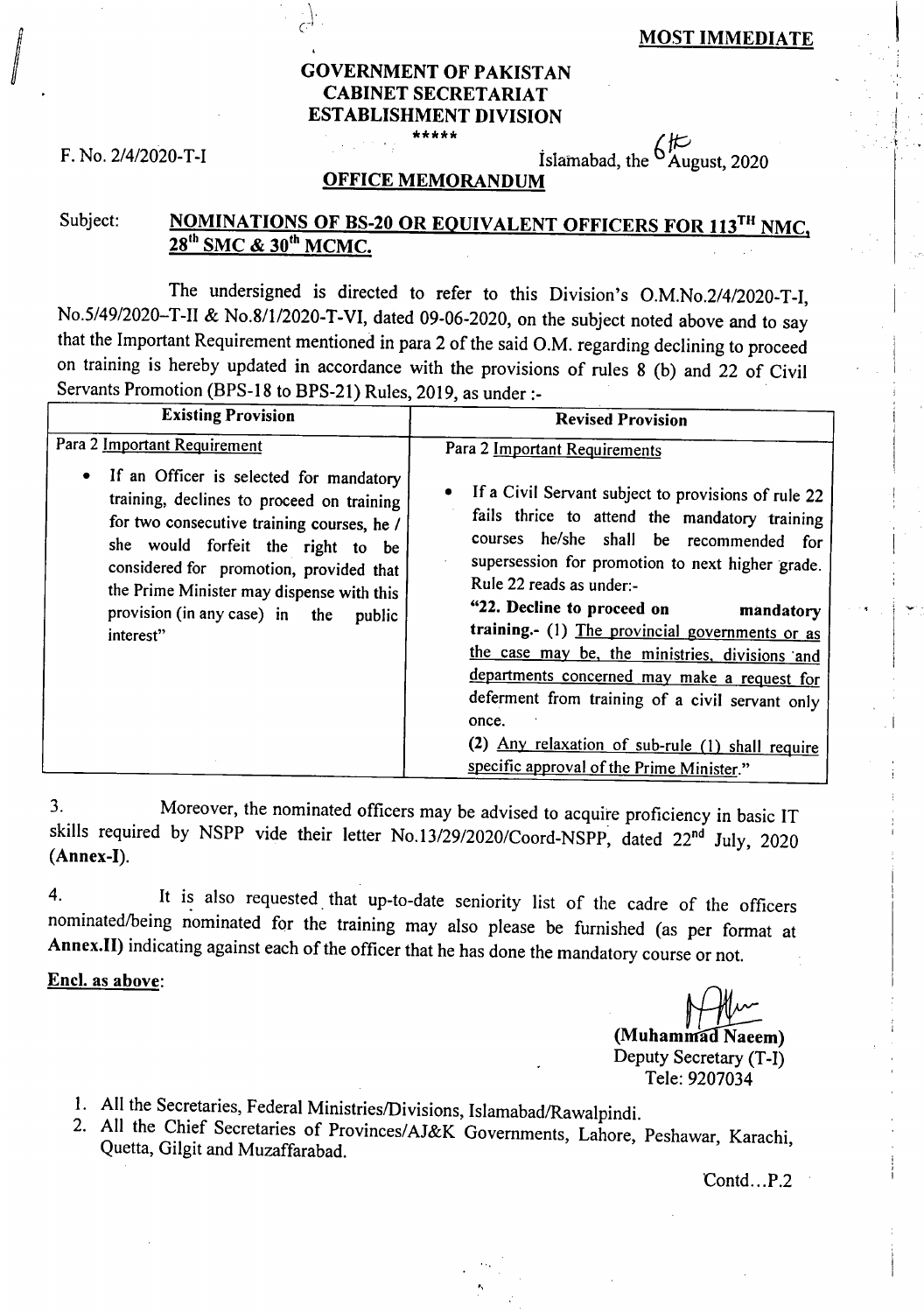- The Secretary, Wafaqi Mohtasib (Ombudsman)'s Secretariat, Islamabad.
- 4. The Auditor General of Pakistan, Islamabad.
- 5. The Secretary, National Assembly Secretariat, Islamabad.  $\frac{1}{2}$
- The Secretary, Senate Secretariat, Islamabad.
- 7. The Chairman, Federal Board of Revenue (FBR), Islamabad.
- The Chairman, National Accountability Bureau (NAB), Islamabad.
- The Chairman Federal Public Service Commission (FPSC), Islamabad.
- 10. The Director General, ISI, Islamabad.
- 11. The Director General, IB, Islamabad.
- 12. The DG (HR), State Bank of Pakistan, Karachi.
- 13. Vice Chancellor, NED University of Engineering & Technology, University Road, Karachi.
- 14. The SEVP/Group Chief (HR Management & Administration Group), National Bank of Pakistan (NBP) Building, Head Office, I.I. Chundrigar Road, Karachi.

#### Copy to:-

- 1. The Rector, National School of Public Policy (NSPP), Shahrah-e-Quaid-e-Azam, Lahore.
- All Joint Secretaries/ DGs Establishment Division, Islamabad.
- 3. Director (PD), Establishment Division, Islamabad.
- DS (Computers) for placing on web-site.
- 5. SPS to Secretary, Establishment Division, Islamabad.
- SPSs to Additional Secretary (I&II), Establishment Division, Islamabad.
- APS to Joint Secretary (Training), Establishment Division, Islamabad.

(Sajjad Hussain) Section Officer (T-I)

!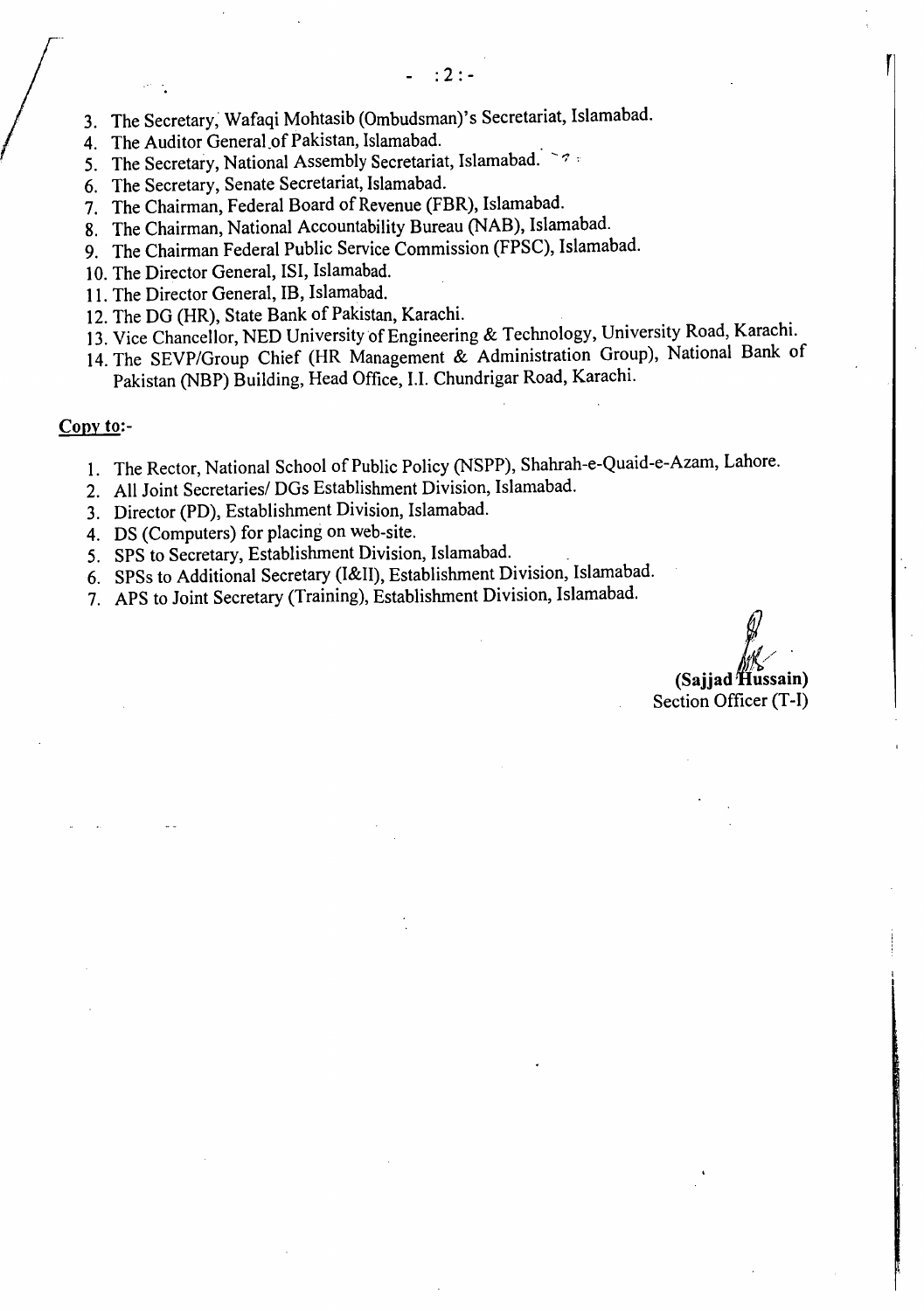

National School of Public Policy Opposite Pearl Continental Hotel Shahrah-e-Quaid-e-Azam Lahore

No: 13/29/2020/Coord-NSPP Date: 22nd July, 2020

/The Joint Secretary (Training), Cabinet Secretariat, Establishment Division, Islamabad.

## Subject: Requirement of Basic Computer Proficiency Skills for NSPP Courses

Kindly refer to Establishment Division's letter No.5/49/2020-T-II dated 9<sup>th</sup> June, 2020 on the subject of Nominations of BS-19 or Equivalent Officers for 28<sup>th</sup> SMC (copy enclosed).

2. I am directed to convey that the letter requires the nominated officers to have proficiency in computer skills as a pre-requisite for the course. It is requested that Establishment Division may further clarify to all concerned that NSPP requires proficiency in the following basic computer skills:-

- i. Basic IT skills (Stand-alone Software & Hardware/Device Handling)
	- a. Installing & configuring basic software;
	- b. Proficiency in MS Office: MS Word (including track changes, mail merge etc.), MS Excel (formatting, pivot tables & charts etc.) and Power Point (slide show, slide transitions & animations etc.);
	- c. Using computer hardware and other features: scanning, printing with different options, using a camera, blue tooth devices, etc.;
	- d. Understanding basic IT security skills (threat identification & avoidance etc.);

3. It is requested that nominees to all the NSPP courses may be strongly advised to acquire the proficiency in above stated basic computer skills before joining any NSPP course, please.

**(Sumaira Avub)** Addl. Dir.  $($ Coord $)$ , NSPP Y Il **Copy to: <sup>7</sup>** to Rector.